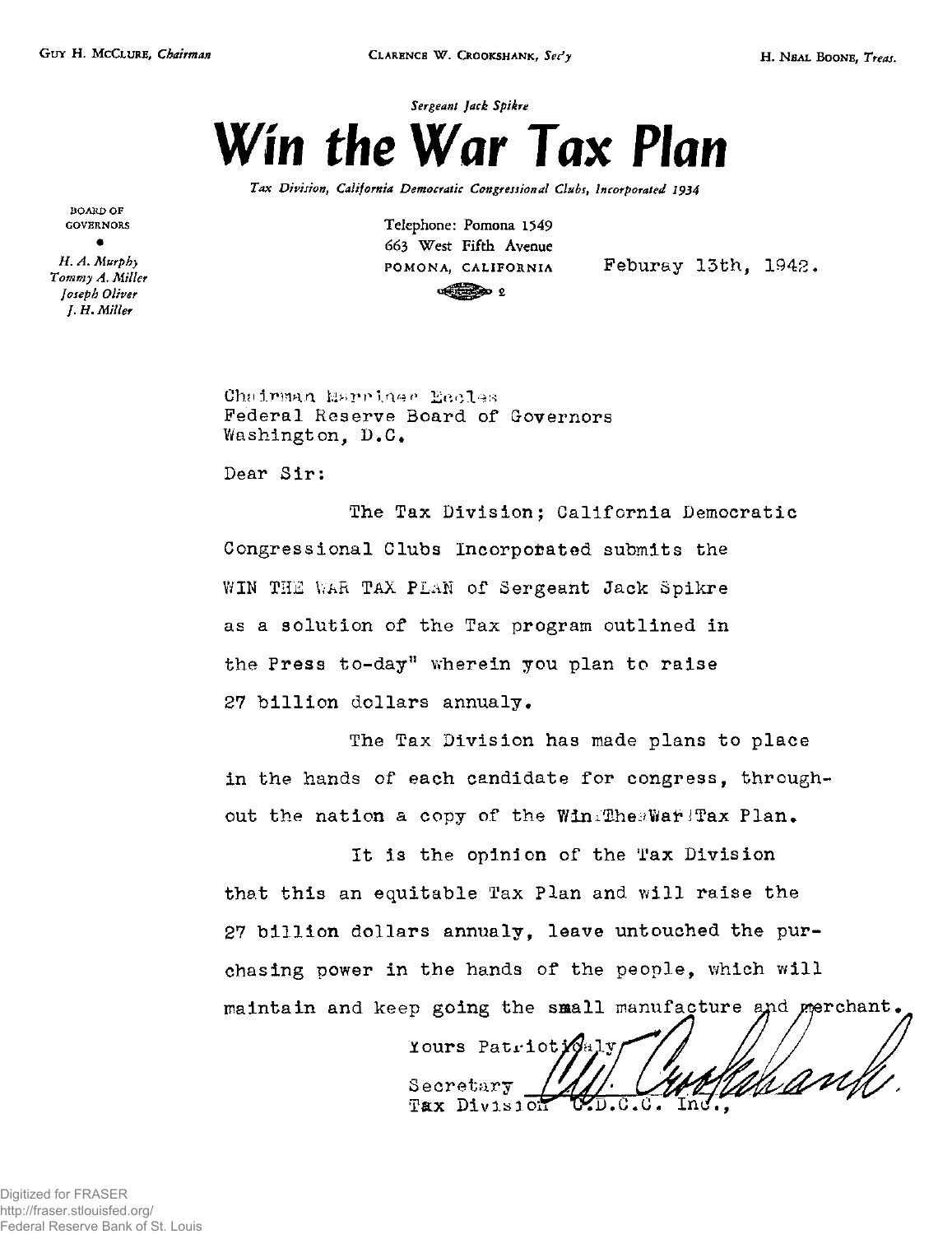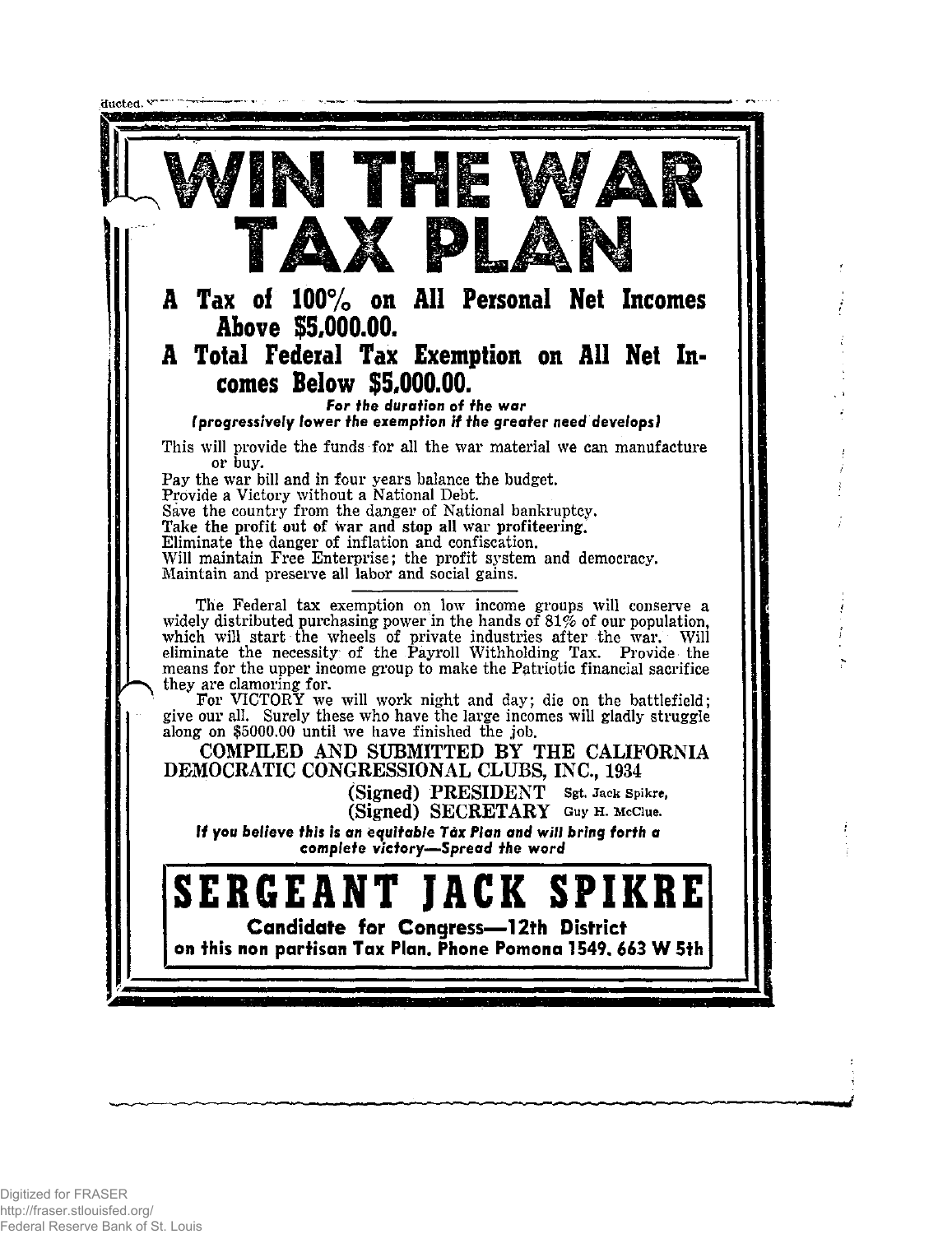**February 23,** 

**Br\* C. X» Grookshank, Secretary, fax Division, California Democratic Congressional Clubs, Inc., 663 West Fifth Avenue,<br>Pomona, Galifornia.** 

**Dear Mr. Grookshank:** 

*3* 

**This la to acknowledge your letter of February 13 closing a copy of the advertisement outlining the tax plan which your group la pronotlng\* Since 1 feel that your plan la unsound**  and unrealistic, I can only write you my disapproval of it.

**A tax of 100 per cent on all personal net incomes above #\$9000» rather than the progressively increased rates allying under the personal income tax lews In this and every other democracy, to wy mind would be vrcmg la principle, contrary to our economic system and destructively diaruptive, and an incalulable** amount of damage would be done. Countless commitments and obli**gations baaed on incomes above that level would have to be re\* pudiated. She income groups above this level are already heavily taxed and will be still wore heavily taxed In all probability by ifee next tax bill.** 

At the same time you propose to exempt all net incomes **below #5\*000. that in effeot would be to take taxes off the great bulk of purchasing power in this nation, unless you were to substitute a sales tax, which you do not propose and which. In sqr judgaant, would be wrong in any case. She effeot of exempting net**  incomes of \$5<sub>\*</sub>000 and below would be to precipitate a reckless in**flation. Ton would aoeoapllsh none of the objectives stated is your advertisement. Ton would not provide sufficient funds for all the war material that oan be manufactured and Is needed. Tou would not pay the war bill in four years and balance the budget. Ton**  would not achieve a victory without a national debt. You would not **save the oountry** *tram* **bankruptcy. Tou would not take the profit out of war and stop profiteering. Tou would cause, not prevent, in\* flation and oonfiaoation. Tou would not have our system of free enterprise. Tou would not have our profit system and democracy. Ton would have a leveling eoonomlc dictatorship. Ton would not and could not thereby preserve labor and social gains.**